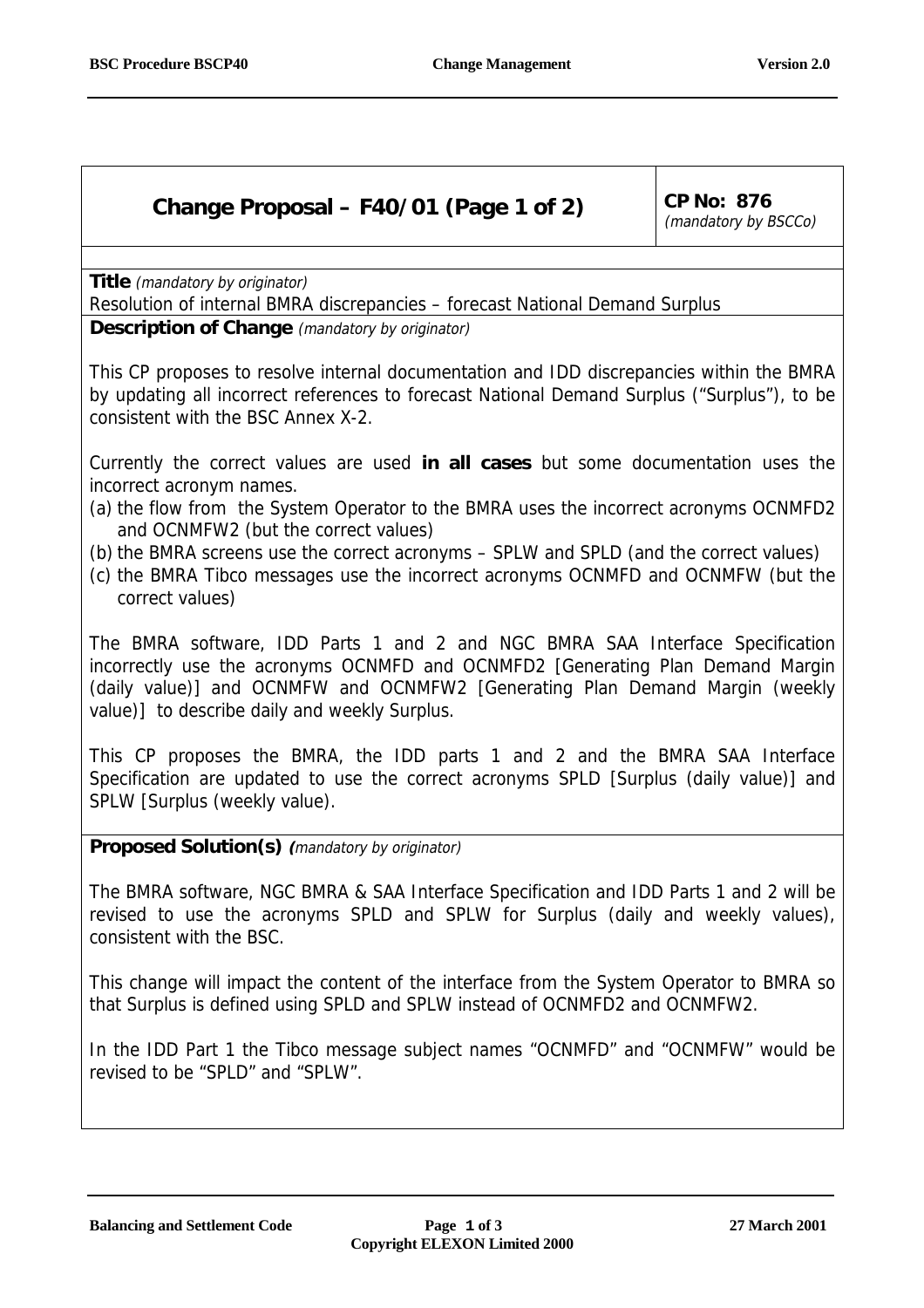**Justification for Change** (mandatory by originator)

Annex X-2 Table 3 of the Balancing and Settlement Code defines the following acronyms (effective 30/09/02):

- OCNMFW, OCNMFD Generating Plant Demand Margin (weekly/daily)
- SPLW, SPLD Surplus (daily/weekly).

The NGC BMRA SAA Interface Specification and IDD Part 1(BMRA-I005) use OCNMFW and OCNMFD to describe Surplus, not to describe Generating Plant Demand Margin (which is displayed on the BSC website). This is inconsistent with the BSC.

Note. The BMRA website correctly displays Surplus data, using the acronyms SPLD and SPLW for daily and weekly Surplus data.

## **Change Proposal – F40/01 (Page 2 of 2)** CP No: 876

(mandatory by BSCCo)

**Other Configurable Items Potentially Affected by Proposed Solution(s)** (optional by BSCCo)

BMRA URS IDD Parts 1 and 2 Neta Data File Catalogue BMRA software NGC BMRA & SAA Interface Specification

**Impact on Core Industry Documents** (optional by originator)

None

**Related Changes and/or Projects** (mandatory by BSCCo)

This CP assumes Modifications P33, P86 already implemented.